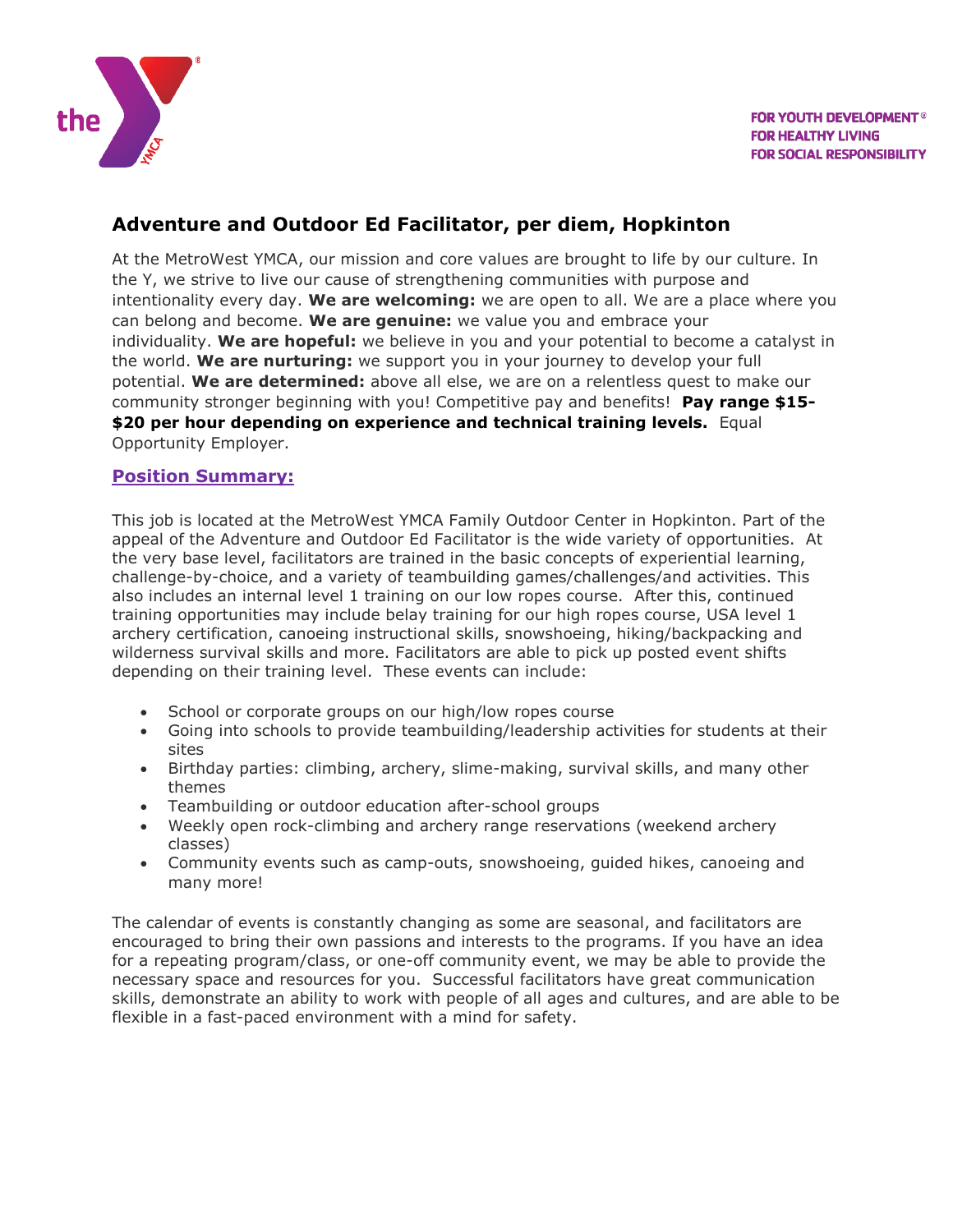### **Responsibilities and Duties**

All facilitators are required:

- To ensure activities/programs are delivered correctly and in a safe manner following all standard/local operating procedures.
- To maintain certifications required for instruction relating to appropriate skills by attending in-house refreshers and/or 3<sup>rd</sup> party vendor trainings.
- To work a minimum of 12 events per year to maintain a MetroWest YMCA membership
- To maintain accurate documentation of activities where needed.

In addition, Lead facilitators are also required to:

- Open and close facility as needed relating to events (only 18+ staff can Lead events)
- Supervise other facilitators during large group events
- Perform rescues/gear retrieval as needed if leading high ropes activities (Only internal level 4 staff perform rescues, level 3 for gear retrievals)
- Coordinate with event contact for day-of agenda

#### **Qualifications and Skills:**

Facilitators must at minimum be 16 years of age and will be required to complete the necessary training requirements for the events they would like to work. Higher levels of facilitation and pay rates have more in depth requirements.

#### **What's in it for me?**

1. Adventure and Outdoor Education Facilitators receive a competitive hourly pay rate (\$15-\$20 per hour) that is determined by the type of event worked and level of training (lead facilitators also receive an hourly bonus), a young adult or adult MetroWest YMCA membership (as long as you work 12 events per year), free outdoor gear rentals, opportunities for training and professional development, ability for upward mobility and so much more.

#### **Benefits**

- Flexible Schedule
- MetroWest YMCA membership
- Training opportunities
- Free outdoor gear rentals

#### **Experience**

- Working with children of varying ages
- Working outdoors for long periods of time
- Experience with teambuilding games/challenges/initiatives (preferred)